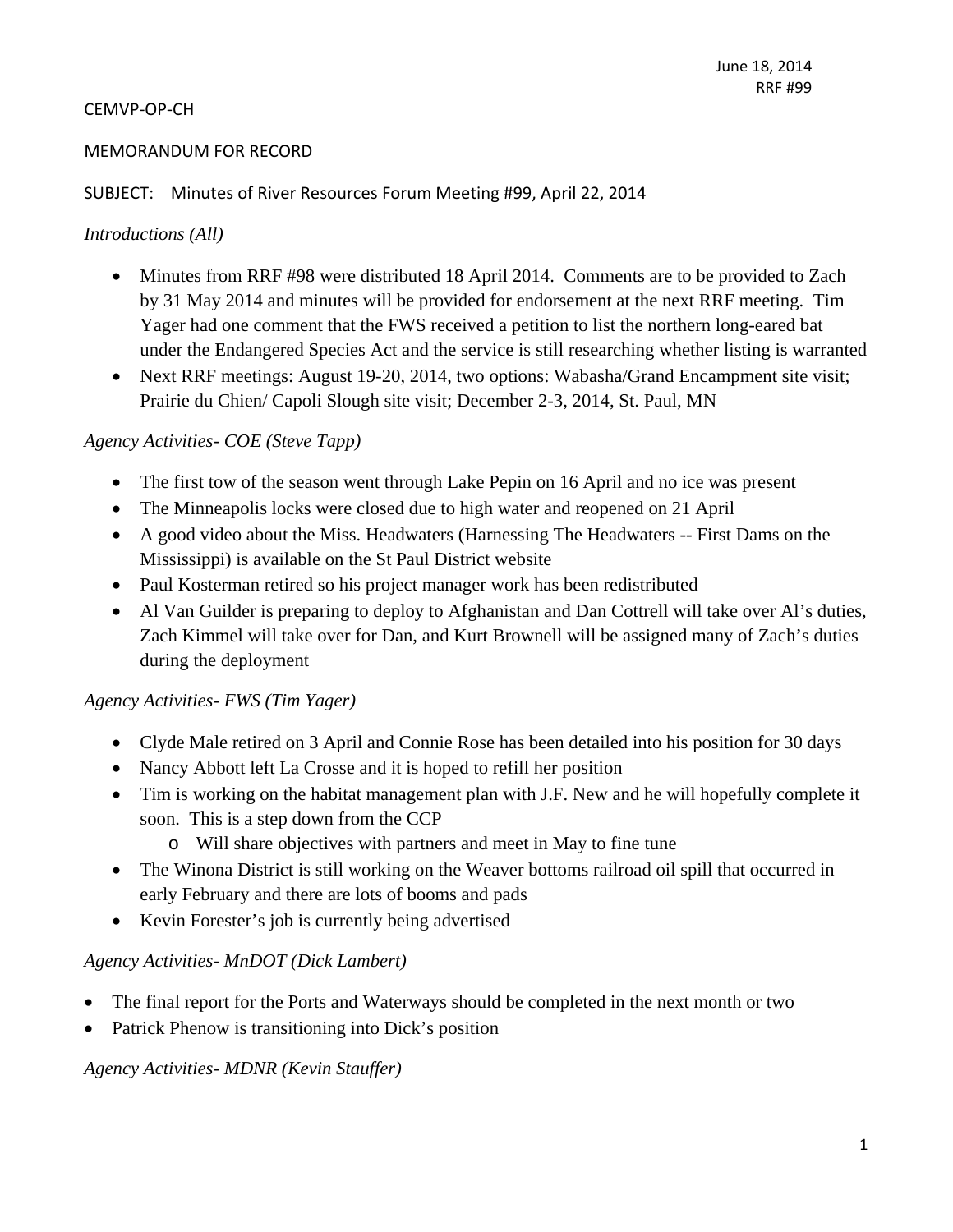• They are trying to revitalize the Mississippi R. team and get more people involved. Bill Huber is taking over Corey Hanson's duties on this team

# *Agency Activities- IDNR (Mike Griffin)*

• The results of CWD sampling from last year's hunt confirmed a positive near Harper's Ferry (Pool 9). In IA counties adjacent to CWD areas 500 deer per county were sampled. This gives a 99% chance of finding a 1% infection rate

# *Agency Activities-EPA (Larry Shepard)*

- Working with St Louis District on a supplemental EIS regarding training structures
- Working with Kansas City District on bed loss issues in the Kansas River and Missouri R.
- Kansas City District will do EIS, not EA to address commercial sand and gravel dredging on the Kansas River
- The final EIS was completed for the Keystone pipeline but deadlines have been pushed back due to State Department political issues
- Ken Westlake reported that there is no likely action from the GLMRIS report, but a third permanent barrier is being worked on in the Lockport/Joliet area and berms were called out for the Maumee/Wabash basin

### *Agency Activities- Lake Pepin Legacy Alliance (Rylee Main)*

- Looking at both L. Pepin as well as upstream issues
	- o Student starting in May to do MN R. sediment modeling
- Had a meeting to discuss strategies for upper L. Pepin restoration
	- o LPLA/Audubon to take the lead on the project and ID options
	- o Hope to have a PAR by the next RRF

# *Agency Activities- IWLA (Olivia Dorothy)*

- There will be a Mississippi R. conference with  $\frac{1}{2}$  of the Mayors from river towns on 15-17 October 2014 in Moline, IL. It is open to the public
	- o Contact Olivia to submit a poster or presentation for the conference
- IWLA is partnering with Oar Northwest for rowing the Miss. each fall
	- o Will also incorporate education dissemination as part of the event
	- o Will launch this year from Lake Itasca

### *Agency Activities- WDNR (Jim Fischer)*

- Ken Johnson (Water Division Administrator) will retire in May and Russ Rasmussen (current Deputy) has been appointed as new DA
- John Sullivan has retired and they are trying to fill his position by the end of June
- Cale Severson filled John Nelson's old position
- Brenda Kelly has been detailed to the FWS in Montana until the end of May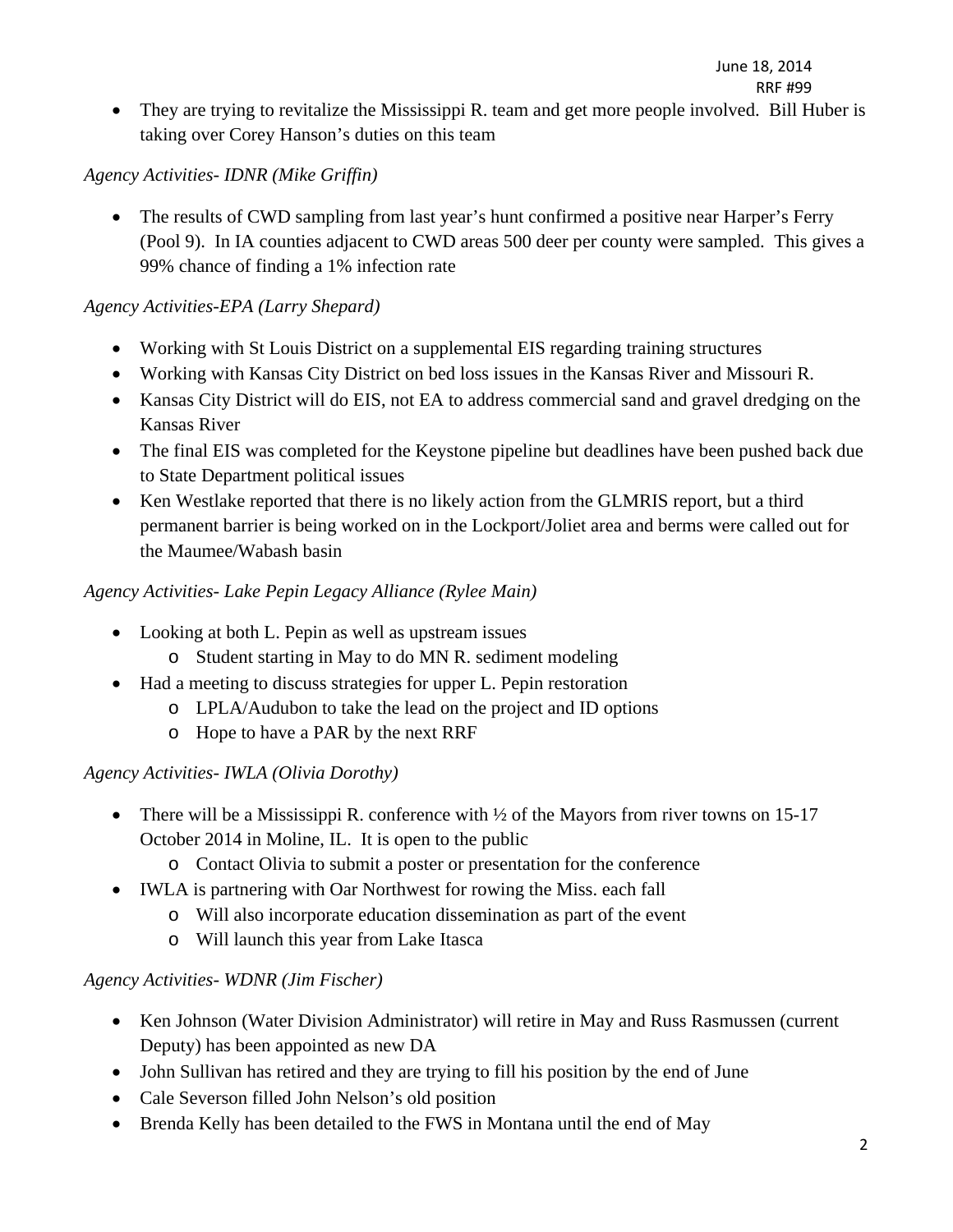- A request was put in for two LTEs but there is presently no funding
- Continuing to work with UMRBA on a clean water monitoring strategy and trying to kick-off a pilot study
- MN and WI have a spill response agreement to share contractors
- WI hosted the March 2014 UMRCC meeting in La Crosse
- FRAC sand is very high profile in WI
- There are lots of Confined Animal Feeding Operation applications in the central sands region of WI and increased requests for high-capacity wells
- Sara is helping incorporate the UMRBA water quality monitoring plan into the DNR statewide monitoring plan
- Jim asked that the RRF minutes format be changed in some way to highlight action items
	- o Steve Tapp admitted that he dropped the ball on that item and that an attempt will be made to get due-outs to the group soon after the meeting

### *Agency Activities- UMWA (Greg Genz)*

- LD26 is down to just the small chamber
- The Lower Minnesota River Watershed District is working on a formal agreement with a site manager for the Cargill site
- USAF will close within one year of passing of WRDA with present language in the bill
- The Pool 2 channel maintenance study needs to move forward as the restrictions on tow size are having impacts

### *Navigation Work Group (Dan Cottrell) Handout on bridges*

- Haven't met in several years
- The Winona bridge is moving quickly, hopefully this summer. Dan showed the bridge video. Properties are being acquired and maybe early construction work will begin using a design-build process
- A letter was sent last fall to *MnDOT* requesting that they remove sediment caused by the Hastings bridge construction
	- o This has been addressed as well as remnants of old piers and the area will be surveyed week ending 2 May
- Greg Genz pointed out that there is a RR bridge on the MN River near Savage that needs work
- The Corps will follow-up with MnDOT to see if more beneficial use can be promoted for their projects
	- o Jim Fischer will contact WisDOT
	- o Greg Genz mentioned that most of the material in the Metro area is quarried and not from the river, so more education is needed there
- Sara Strassman stated that as part of the I-90 bridge work there will be recreational boat access issues on a slough east of the main channel. This will be blocked by a trestle that will be left open when not being used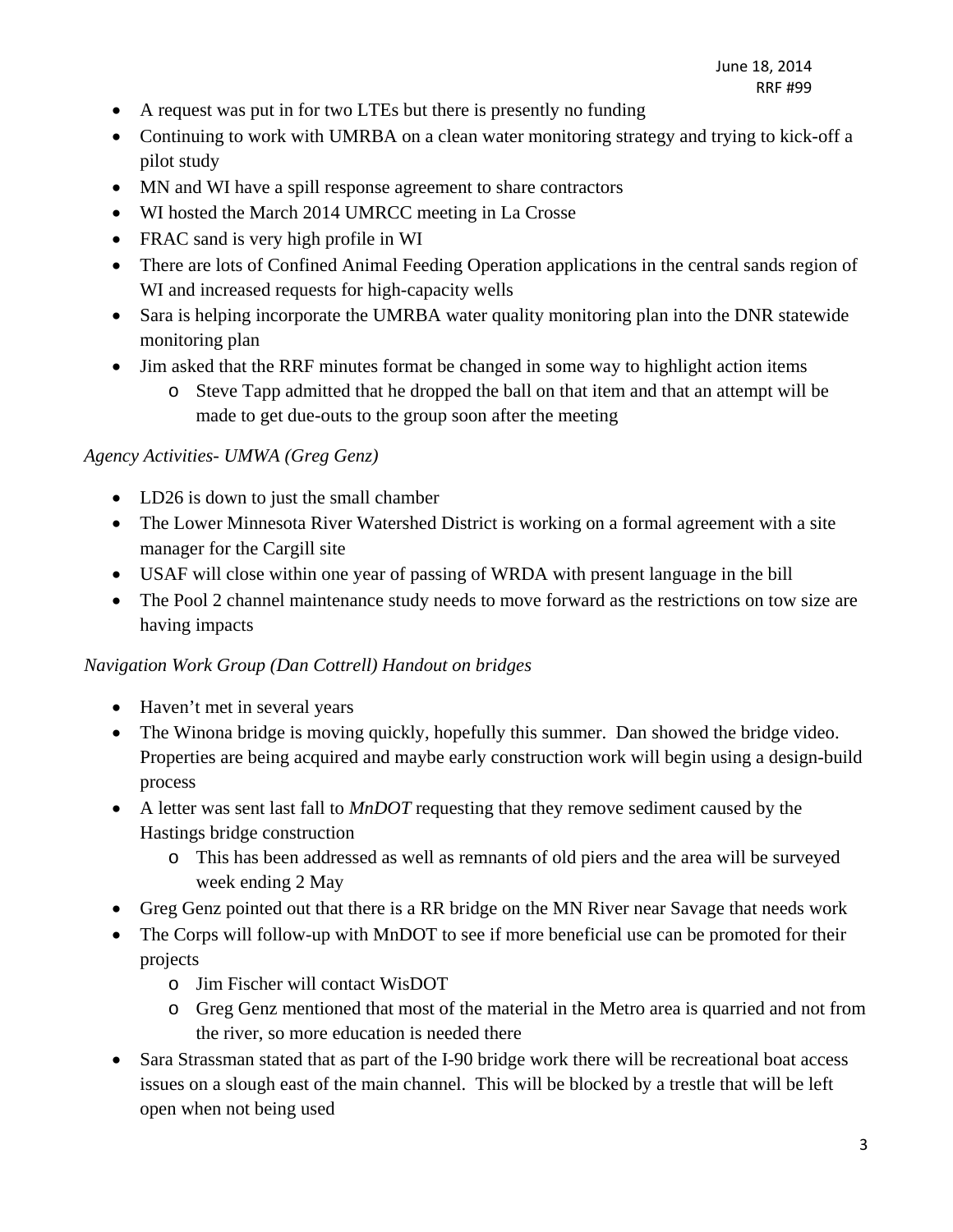### *Recreation Work Group (Tim Yager)*

- The team has drafted beach plans for pools 7 and 8
	- o A public meeting was held in late December 2013 and there was good feedback
	- o Kendra Niemec is working on the final recommendations
	- o Tim has transferred the duties of finalizing the plans and EA to Laurel Calrude (sp?)
		- The timeline has been pushed back a bit due to shifting roles
		- The RRF would like to see pools 1-4 included in the EA
		- The EA will be a partnership document (FWS/COE) to ensure the EA meets both agencies' needs

# *Flexible Uses of Dredged Material (All)*

- The FWWG was going to look at what show stoppers might be for this and what planning process we would need to do to more efficiently use materials. An example is the proposed Mosquito Island work in Pool 6.
	- o Elliott Stefanik stated that there has not been a meeting of the FWWG since the last RRF but he intends to lead discussion of big picture permit issues such as flood impacts at the upcoming meeting
	- o The FWWG will report out on this at the next RRF
- Steve Clark commented that producing a programmatic EA for this should be struck from the agenda. A programmatic EA is neither the problem nor a solution. It is very ambitious to attempt this when we struggle to do it for just one area
	- o Elliott responded that while the topic is on the list to be discussed at the next FWWG meeting, it is not to focus on the NEPA process; but rather big picture issues/problems

# *Lansing Island: Forest Restoration and Recreational Enhancement (Rich King)*

- Red oak is one of the rarest communities
- The Forest plan recommends raising island elevations
- Goal is to preserve diversity and restore it where possible
- Rich sent a draft EA out for review on 14 March for proposed restoration work
	- o Lansing and McMillan are included in this EA
	- o Other potential areas are an old fish pond by Genoa and sections of islands in pool 11 with existing stands of oaks
	- o Next will incorporate agency comments and then put out for public review and comment
		- WI DNR still needs to comment
	- o Steve Clark stated that Corps EAs are decision documents so it may be difficult to partner with Rich's EA as presently written. Steve stated that the Corps can help draft the EA, especially if the Corps has a part in the actions described in the EA
		- Wetland issues are a major concern from a regulation standpoint. The 2000 FEMA floodplain map may not be the best map to use
		- $\blacksquare$  The fish pond would be a 404 issue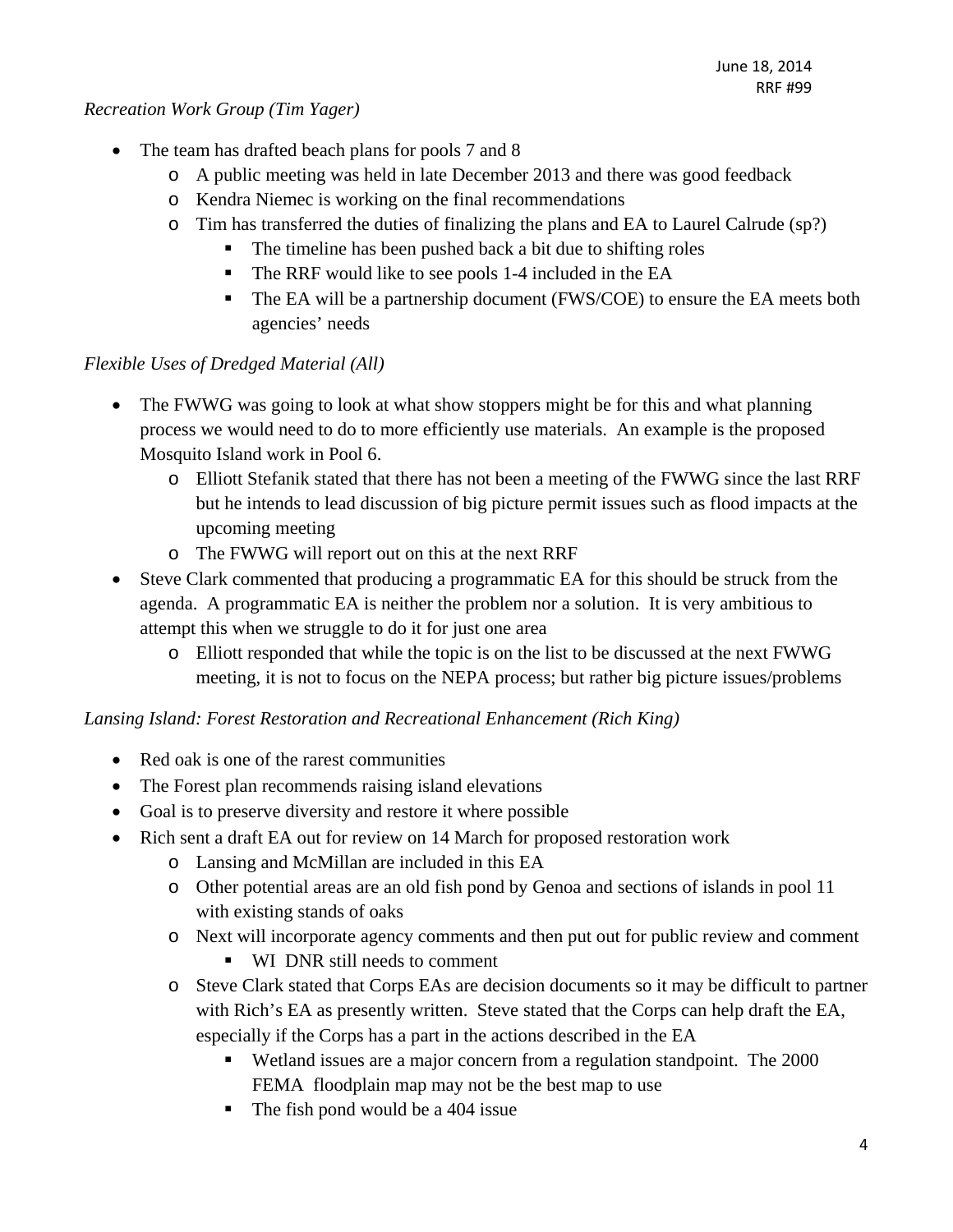- Flood impacts are becoming a large issue whenever fill is placed in the floodplain
	- Jon Hendrickson commented that if conveyance is decreased from the project footprint it might be increased in adjacent areas to balance the impacts
	- Rich stated that as the islands erode it increases conveyance and then that becomes the new baseline. Rich feels that the old footprint of islands should be used when planning these projects
	- Jon stated that oftentimes there is more conveyance due to erosion; but encroachments elsewhere in the pool reduce conveyance
- o Rich would like the EA to inform the public so he would like a broad discussion of the options
- Rich helped develop a poster showing elevations and flood duration along points on the Mississippi
	- o It was identified that a flood duration of 10 days or less is desirable for red oak
	- o Island elevation to achieve this varies by pool and location within the pool
	- o Seven feet above pool should be able to accommodate all forest communities now in the river valley
		- By constructing projects with a gradual slope we can better learn what will survive at different elevations
- Paul stated that the Corps also needs a placement site in upper 9, so the Genoa pond might be a great place to put material, we may be able to account for the lost wetland habitat in the ponds
	- o Steve Clark: if the Corps had an action at Genoa, then they'd address the 404 side for wetland impacts in house, if USFWS funding goes in alone, they need permits for 404
	- o Griff: It would be an opportunity to do least‐cost, env. Acceptable, if you did some pre‐site work, you could place it directly with the Goetz, we do all of our material management through GREAT, but we're missing opportunities to utilize material for environmental benefits MN: we have some interest in some places, from a state permit perspective, we still need the site info to help trigger the permit side reviews, they see potential
	- o WI: similarly, we need to meet a balance of actions and be able to account for habitat rehab vs. impact and meet floodplain standards
- Mike Griffin and the IA DNR are in favor of these projects
- Larry Shepard would like to be on the distribution list to comment on the NEPA mechanics
	- o Larry cautions against stating "we just need to get NEPA done." You have to get to FONSI to do an EA and this is difficult for a generic EA
		- If it is too generic and doesn't ID actions then another EA will have to tier off this one for individual projects
	- o If a project falls outside the scope the you will need another EA
		- It is better to describe all potential actions in the EA to simplify executing the project(s)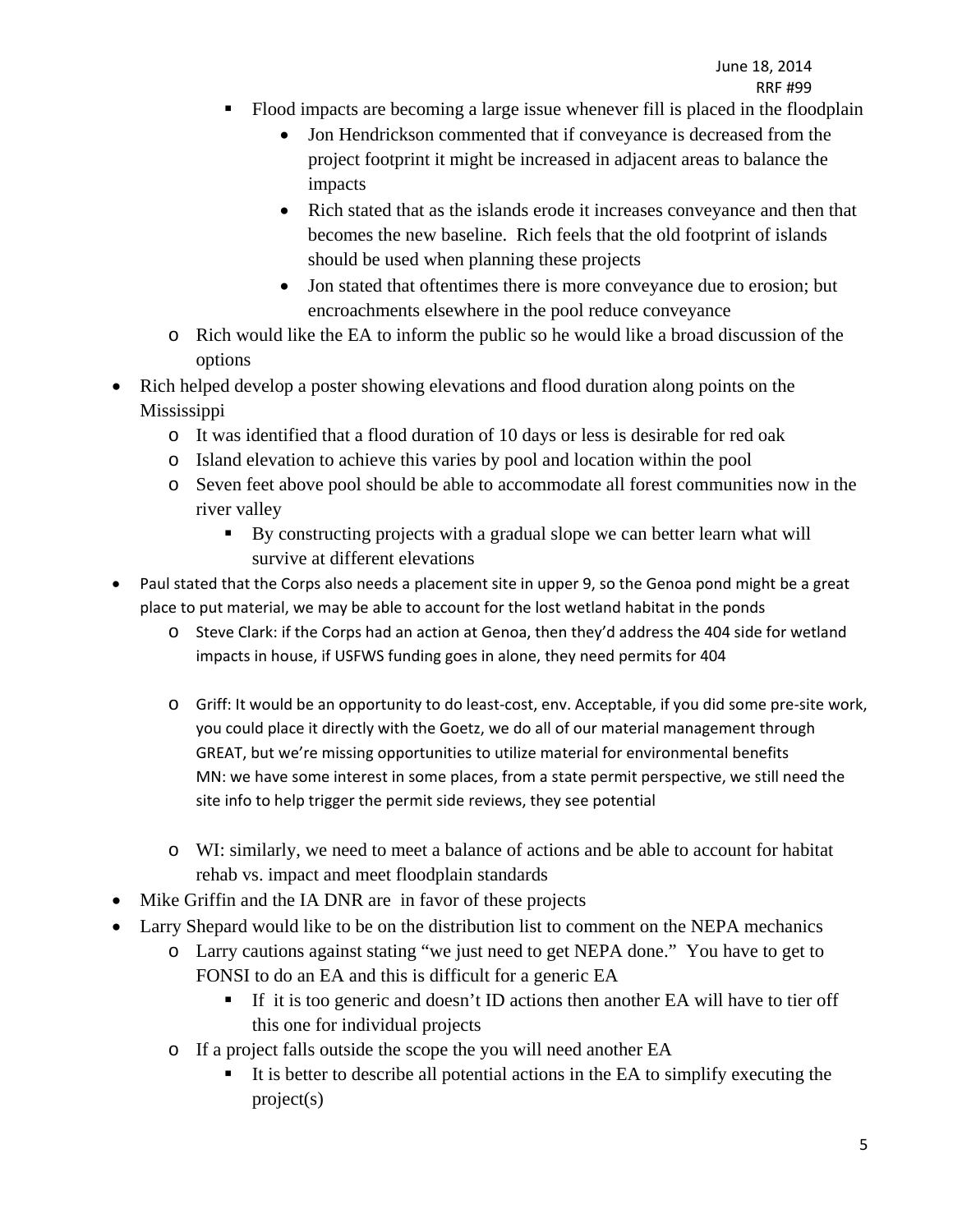- The MN DNR is interested in these ideas, permitting may be an issue
	- o Steve Clark reiterated that the programmatic EA is not the issue, state permitting is. If we can get state permit issues resolved the Corps can write a programmatic EA
- The next draft of this EA should be completed prior to the next RRF meeting

## *Agency Update on Asian Carp (All)*

- Jim Fischer reported that a DNR biologist was investigating a reported silver carp near Prairie du Chien. Jim asked whether we should change this topic to Aquatic Invasive Species to be more all encompassing and there was general agreement of its usefulness
- Kevin Stauffer said the MN DNR was collaborating with the USGS on larval fish sampling upstream of pool 9 with pool 6 being the target this year
	- o Telemetry receivers deployment is being extended so much of the upper river should soon be covered
- Mike Griffin reported nothing new from the IA DNR
- The FWS reported that Ann Runstrom is their POC
- Greg Genz reported that funding is available to study putting in sound barriers at LD2 and 8
- Kevin Stauffer reported that Asian carp eggs found in pool 9 were silver or big head and definitely not from grass carp
- Greg reported that Stopcarp.org is pushing to limit lockage of recreational boaters to potentially slow the migration of Asian carp

### *EMP (Tom Novak)-Refer to power point*

- No longer called EMP, now Upper Mississippi River Restoration (UMRR). Please change on future agendas
- Budget
	- o FY14: \$31.96 million (Senate), \$30.37 million (House)
		- **MVP** allocation \$7.13 million
- Follow-up to past projects
	- o P8 tree planting on Willow Sprig(C2) and Softshell Islands (C4) for May 16
	- o Pool 8, Phase III rock sill C8 repair
		- Part of rock sill has settled below waterline due to poor soils/water depth
		- Three additional borings/survey planned for May
- $\bullet$  FY14
	- o Construction
		- Complete Capoli August, project dedication September
			- Tree planting at Capoli next spring
		- Award Harper's Stage 1 September
	- o Design
		- Harper's Slough Stage 1 and 2 P&S
			- Tom has a fact sheet he will send out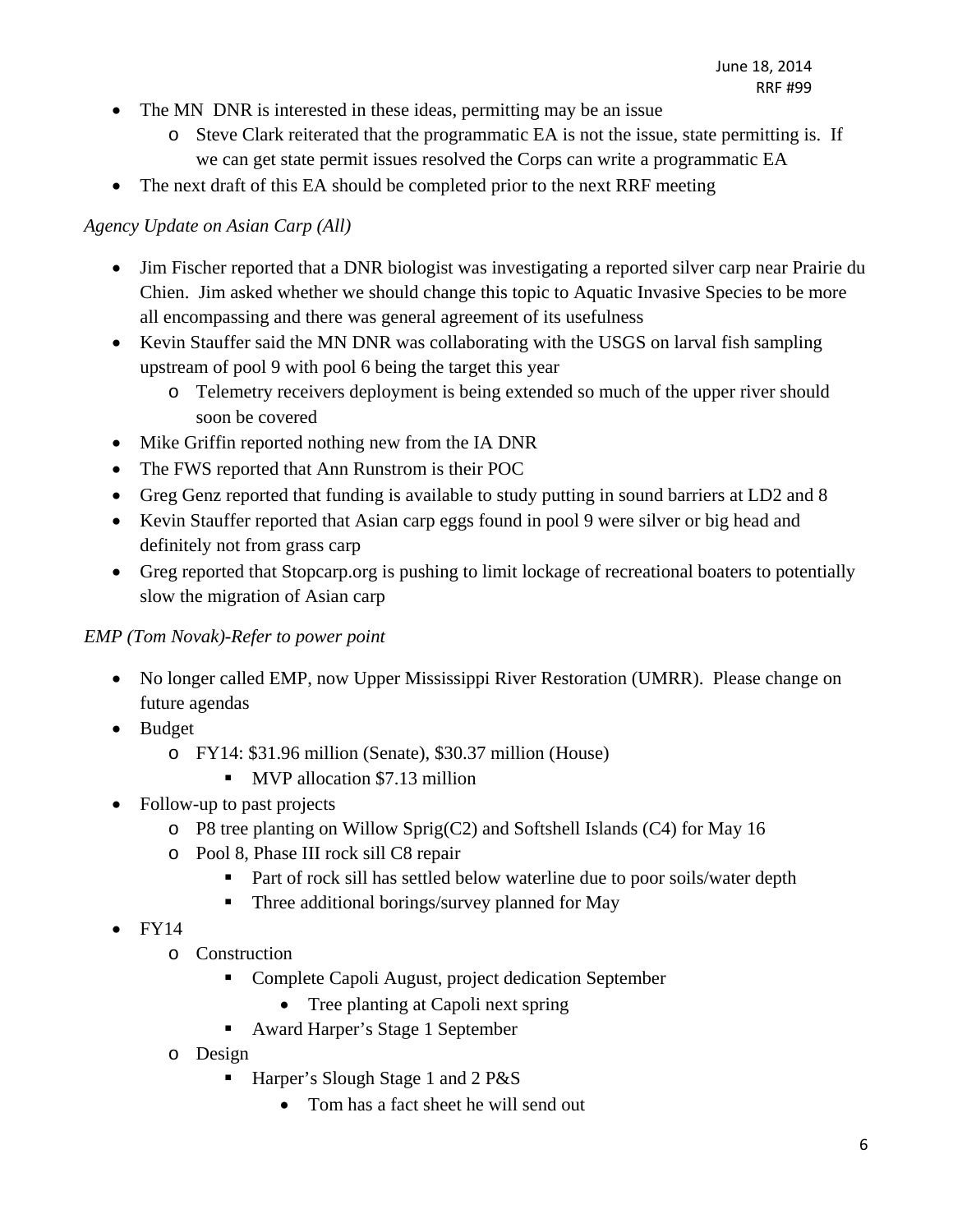- Tom will send a request out April 23 requesting endorsement within 30 days
- Discussion followed on incremental costs/habitat units and how we need to maximize our dollars for these projects
	- o Jim Fischer said this issue could hold up the approval endorsement from the WI DNR and they will likely address it with a letter. WI DNR does not feel that Alternative 5 fairly evaluated Island U and that they don't want to see U eliminated on biological grounds. They realize that the overall project may not be able accommodate all elements.
	- o Steve Clark stated that options are not eliminated simply due to being greater than \$3,000/habitat unit. If enough other partners push for something this can be exceeded. Jeff Janvrin is the only person pushing for the two extra islands
	- o Wisconsin letter may need to reflect the limitations in the models and incremental analysis as they pertain to the value assigned to the habitat features
	- o Tom Novak stated that with adaptive management there are opportunities to reevaluate/add on to a project
	- o Mike Griffin stated that IA DNR agrees with the present design and would like to keep the U Islands in the DPR; but not hold up the project
	- o Rich King stated that USFWS supported the leg of U that buffers the site from the main channel

### o Planning

- Harper's- DPR approval
- North Sturgeon: hope to combine effort with minor Pool 3 drawdown-Complete draft DPR
- Conway Lake-Complete draft DPR
- **McGregor Lake-Complete draft DPR**

# *Pool 2 CMS (Paul Machajewski)-Refer to power point*

- Tom Novak is now PM for this project
- Preferred alternative is Boulanger Slough channel realignment
- Several outstanding issues remain
	- o ER-1165-2-119-if maintenance can be more economically accomplished can alter the location of a channel
	- o HQ USACE may need to review and approve
	- o Current opinion is that navigation servitude applies and the Corps owns and maintains training structures and islands proposed for this project
	- o Need more borings in contaminated areas in the lower end of the project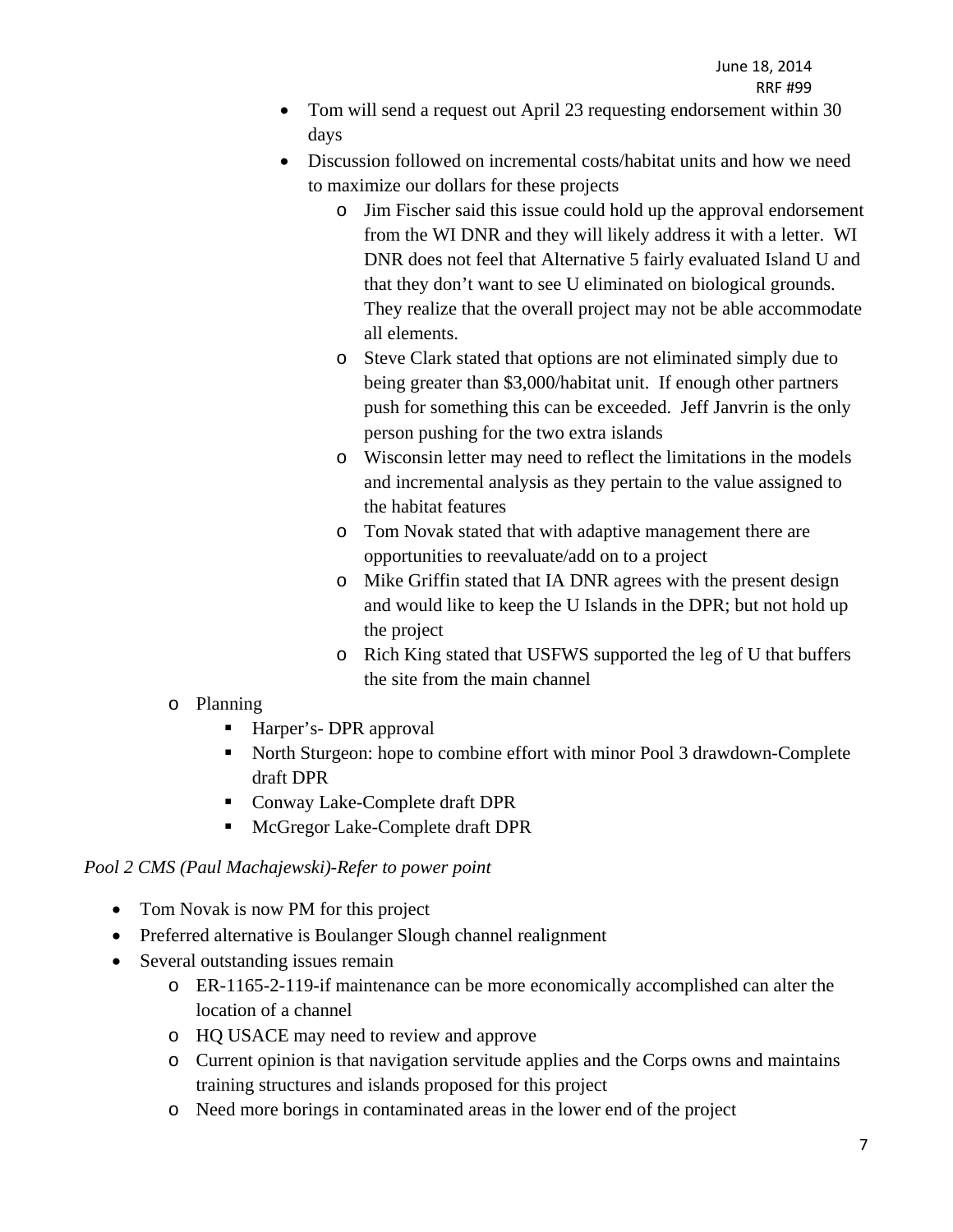- $\blacksquare$  These borings should be completed week of 2 May
- Borings will be sectioned, not composited
- Jim Fischer is concerned on the potential effects on WI waters of exposing contaminated sediments layers to ongoing resuspension
	- Jon Hendrickson noted that an analysis was done and it predicts a very small increase of mostly bed load, not silt. Dredging should be reduced, with some going to backwaters and some Lake Pepin
	- Steve Clark shares concern of increased sedimentation, however minor. While there are habitat improvements in this project, overall benefits will be counterbalanced by the negatives, resulting in a wash
- Mitigation for the project
	- o Draft a mussel monitoring plan
	- o Study options for habitat restoration due to increased downstream sedimentation from project in lower pool 2
- Funding
	- o FY16 submission for three separate contracts
		- Islands & wing dams construction  $(\sim $5M)$
		- Dredging  $(\sim $8.5M)$
		- Rock sills & spur dike  $(\sim $2.5M)$
	- o Steve Tapp reiterated it is unlikely to get funded in FY16 unless there is a big push to Congress from industry as there is a lot of backlog maintenance also in the funding queue
- The project would restore the channel to full authorized dimensions. Industry believes this would allow 15 barge tows. They are currently only moving 12 barge tows through the area and are at times restricted to 9 barges. The Corps has not been maintaining full dimensions and does not have resources to accommodate that level of dredging without impacting other areas of the district. A lack of placement sites in the area factors into the decision as well. Increased dredging in Pools  $3 \& 4$  have better placement options
	- o Greg Genz commented that industry fights to stay off of Freeborn Island and the sediment eroded from that island when going downstream
	- o Wisconsin asked about the utilization of channel training structures to meet the project objectives. Jon H answered that West did model training structures, but that they were not effective at maintaining a wide enough channel through the bend, so it didn't sufficiently reduce the need for dredging
	- o Greg Genz asked why the Corps couldn't account for the environmental enhancements that come from the project. Steve Clark answered that in the reach that is being disturbed, the channel habitat from the existing nav channel is just flip-flopping with the habitat in the slough that will be dredged. Steve says there is an increase in sedimentation in the backwaters, but it is small and it's a minor effect

#### *Channel Maintenance Program Activities (Channels & Harbors)*

• Dredging (Dan Cottrell)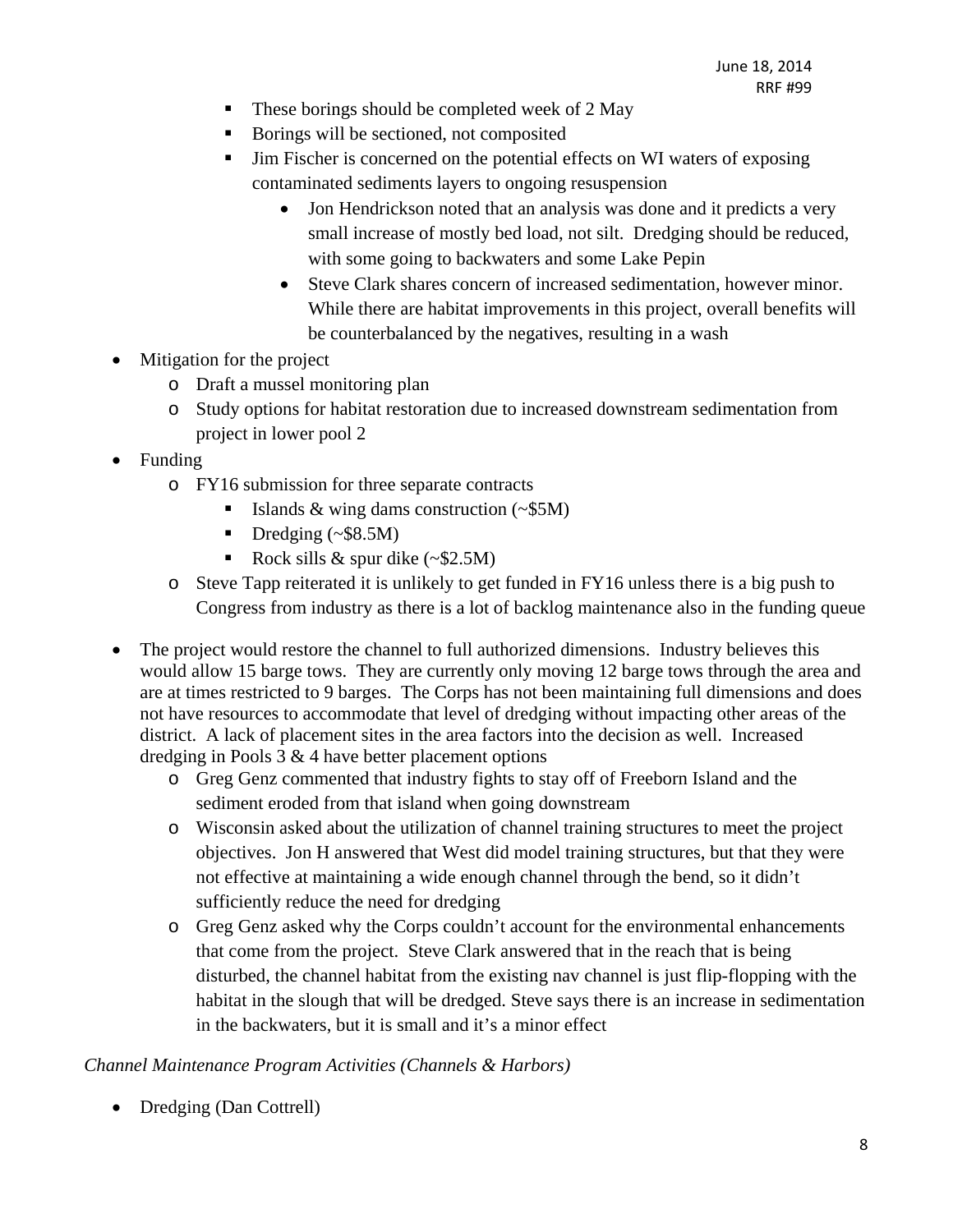- o Robinson Rocks (Pool 2) was last dredged in 1977. Steve Clark is starting environmental documentation to dredge this area. A mussel survey and more dialogue will be needed since it has been a long time since this was last dredged. Zach will be doing the coordination for this
	- Sara Strassman would like to see the sediment analysis for this. She also stated that she would like to see infrequently dredged sites characterized to depth rather than a surface grab. Go to the bottom of the proposed cut or a little beyond
	- Jim Noren has given Dan a draft sediment sampling plan that will be added to an existing St. Louis District sampling contract
		- Dan does not believe that this contract does core samples
		- Steve Tapp commented on distributing this plan to the partners for comments
		- Jim Fischer feels the greatest potential for contaminants are in areas where there is slow accretion
- o Hovie Island (Pool 10) may also need dredging and environmental review and sampling is also needed here
- o Jim Fischer asked how dredging frequency is computed, as Wisconsin is interested in getting some perspective on how quickly the sediment has accumulated in these emerging dredge areas
	- Jon Hendrickson stated that for modern dredging, averages almost always use 1981-present
	- The CMMP currently calculates from 1970 to present
- Placement Sites (Zach Kimmel)-Handout
	- o Placement site activities are based on one M&R work crew
	- o Sites are filling rapidly and when hydraulically placing material at sites near capacity, most the material settles close to the drop structures
	- o Swallow inspections have been started by Kurt and we are working with contractors to knock down sheer faces
	- o Kurt is working on kiosk panel designs for FC1, Brownsville, West Newton, Buck Creek, and Spring Lake. There are already structures at FC1 and Spring Lake and the plan is for M&R to construct additional structures needed and install panels sometime this year
	- o The boat ramp at West Newton Chute is complete
	- o Kurt will be working on a plan for stabilizing the Fountain City 1 site this summer
	- o Pool 6-Zach is working with Paul to find a long-term solution. There is a current agreement with the City of Winona for placement at the Winona Small Boat Harbor Site. In order to place material at the Winona Commercial Harbor site, we need to establish a new agreement and identify a home for the material prior to placement
	- o Mary Stefanski mentioned that the Winona bridge work may need material, Zach has been in contact with MnDOT in regards to utilizing material for the construction
	- o Upper SAF and Pool 1 placement sites have been emptied out
	- o Southport acreage has decreased significantly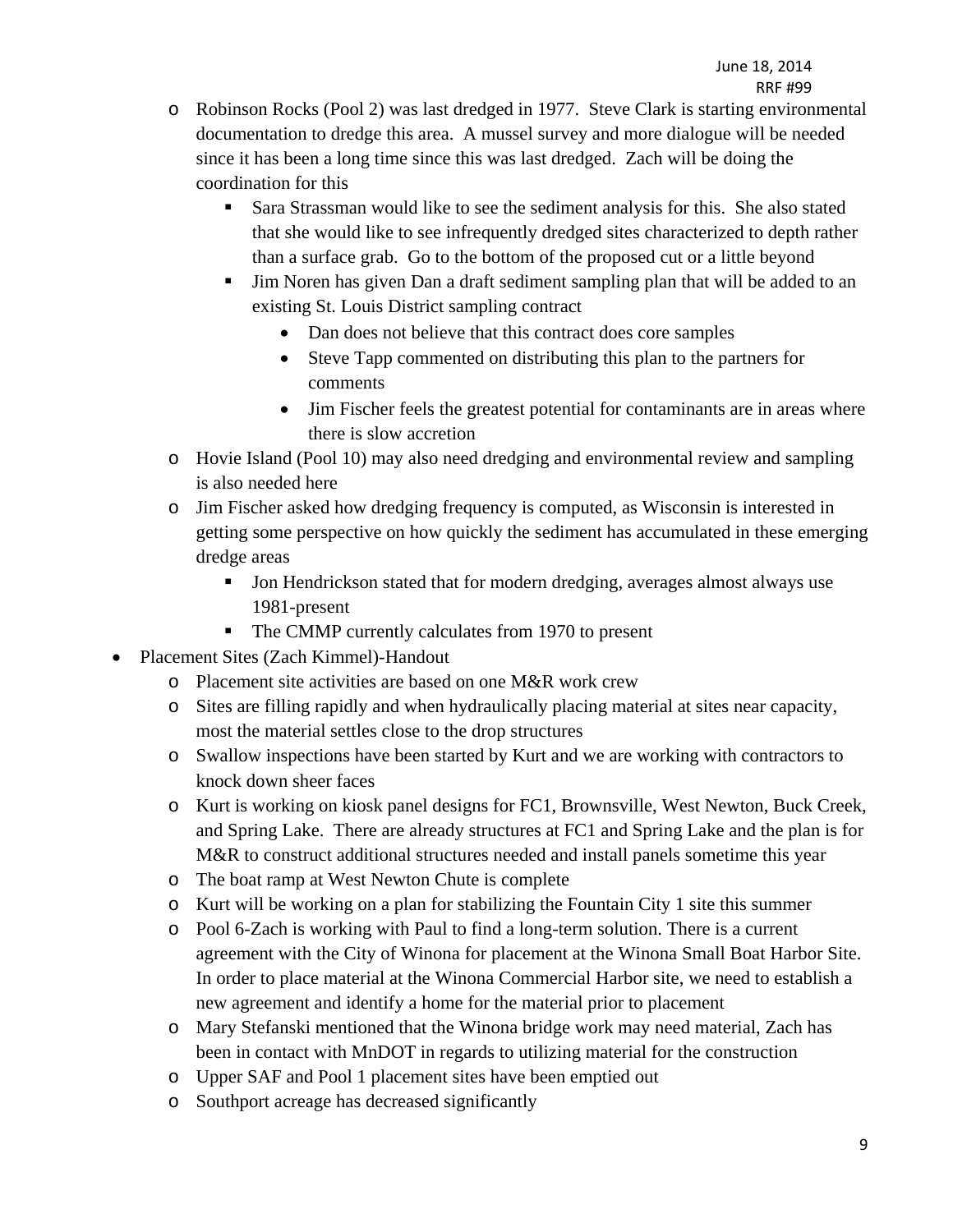- o The agreement for use of the Koch site has expired and the City of Hastings is reluctant to renew as they see it as an eyesore.
- o Zach is working with Ames to continue to offload material from Dakota Island. They plan to begin excavating on April 28 through August for the I-90 project. Zach will also follow up with Ames in regards to testing material from the channel and from Above Brownsville
- o Working on getting the hydraulic process working for Mississippi Gardens. A SUP with the FWS is needed for pipeline crossing.
- Long-term Planning-Paul Machajewski
	- o Wabasha Gravel Pit-There is potential for a road to be built on the downstream side for FRAC a processing facility. The downstream portion could be leased to Wabasha and they would manage any road there. Any road would be built to the final grade of a full site
	- o Grand Encampment-A contract was awarded in Nov 2013 to offload 500,000 yards. Black River Construction will do the work for \$7.3 million.
		- 14 February-pre-con
		- 29 April-pre-work meeting
		- $\blacksquare$  5 May-work begins
		- Should be completed by the end of the 2014 navigation season, although they have until January 2016. Materials will be hydraulically removed to a dewatering wheel adjacent to the site. Dewatered sand will be barged to the Alma placement site. Trucks will haul it to an abandoned quarry or agricultural land
		- Chapter 30 dredging and archaeological permits are still needed
	- o Dredged Material Management Plans in progress for lower pools 4 and 5; and pool 6
		- Estimated 13 million yards for lower pool 4 alone in the next 50 years
		- Crats is almost full now, need to plan for this now
		- **Plan to do an After Action Report for the Grand Encampment unloading process.**
		- Focusing on options people favor that are the least costly and environmentally acceptable
		- Looking to have an on-site in pool 6 in November
			- Possible site downtown Winona with mitigation
			- Would potentially expand Mosquito Island mitigation proposal
				- o Jim Fischer stated that Mosquito Island may not qualify as mitigation
	- o McMillan Island is near capacity so need to award the contract this FY to move 150K yards of material to Buck Creek. It is hoped that we can use the additional 50K yards on a habitat enhancement project with Rich King
	- o Wisconsin asked about Hovie Island, Steve Tapp noted that he has laid out cuts for years at Hovie that ended up clearing themselves throughout the season, but that there is a large channel split that may contribute to shoaling, that site does not have a closing dam
	- o Making plans for placement below I-35 on the MN River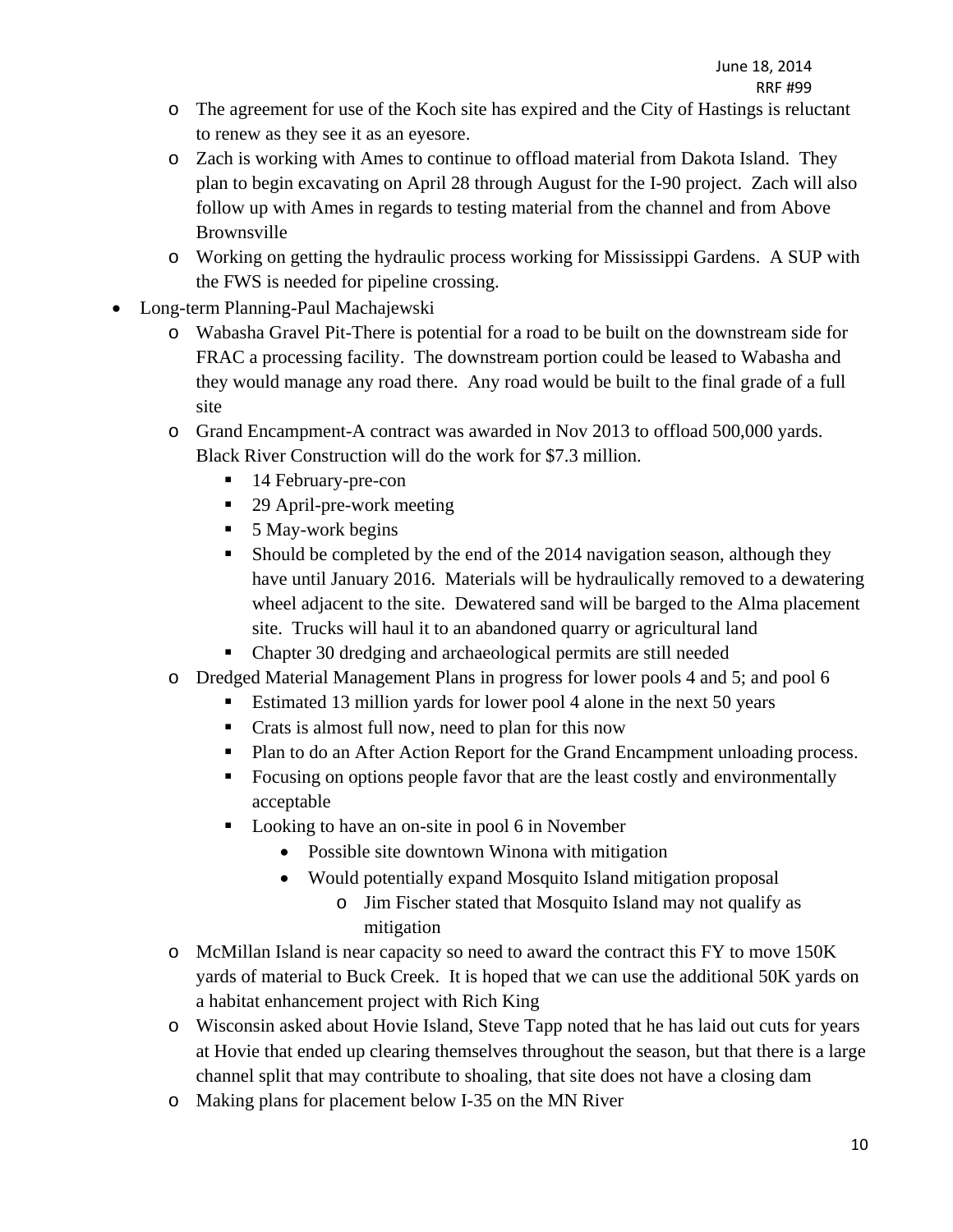- o Working with the Head of Lake Pepin initiative
- o No longer have the Genoa power plant placement site, so are looking for a replacement

# *FWWG (Elliott Stefanik)*

- FWWG hasn't held a meeting since previous RRF
	- o Meeting scheduled for 28 May
- Elliott sent out Dredge Goetz capabilities to members for review and to give them a feel for it
- Programmatic EA, flood height, and other issues also still need to be discussed

# *WLMTF (Mary Stefanski)-Notes provided*

- Water Level Management Task Force (WLMTF) held meetings on January 15 and April 15, 2014, the next scheduled meeting is July 1
- There was a  $\frac{1}{2}$  day symposium at the wetlands conference in La Crosse on water level management (February 2014), several WLMTF members presented
- Kevin Kenow submitted a manuscript on drawdowns for publication
- Ruth Nissen has completed summaries for past drawdowns
	- o Dan Cottrell will post to the Corps / WLMTF web page once provided
- Volunteer Anna Frankowski is working on a WLM facebook page with guidance from Stephen Winter, Mike Kennedy and Kyle Herdina
- Gretchen Benjamin got a \$100K grant last year to do pre-drawdown monitoring in pool 3 and that has been completed
	- o 67.2 million mussels, 18 species, 3 mussels/m²; predicted drawdown zone; 285,000 mussels, 6 species, 0.93 mussels/m²
	- o Only submersed vegetation was found from samples taken at 289 sites
	- o A cultural resource survey identified 21 cultural resource sites, 17 of which could be impacted/exposed during a maximum two-foot drawdown
	- o Public meetings at Redwing and Prescott focused mainly on HREP and not the proposed drawdown

# *Workgroup Roles/Responsibilities (All)*

- o Jim Fischer stated that the main thing is for the work groups to do the leg work and report back to the forum
- o Steve Tapp feels a hands off approach should be taken since roles are already spelled out on the website. Steve proposes having work groups discuss this and bring any questions back to the forum
- o There was a general consensus to Steve's proposal

# *Other Topics/Issues (All)*

Steve Tapp mentioned that the next meeting will be the  $100<sup>th</sup>$ . It was discussed how we might celebrate this milestone